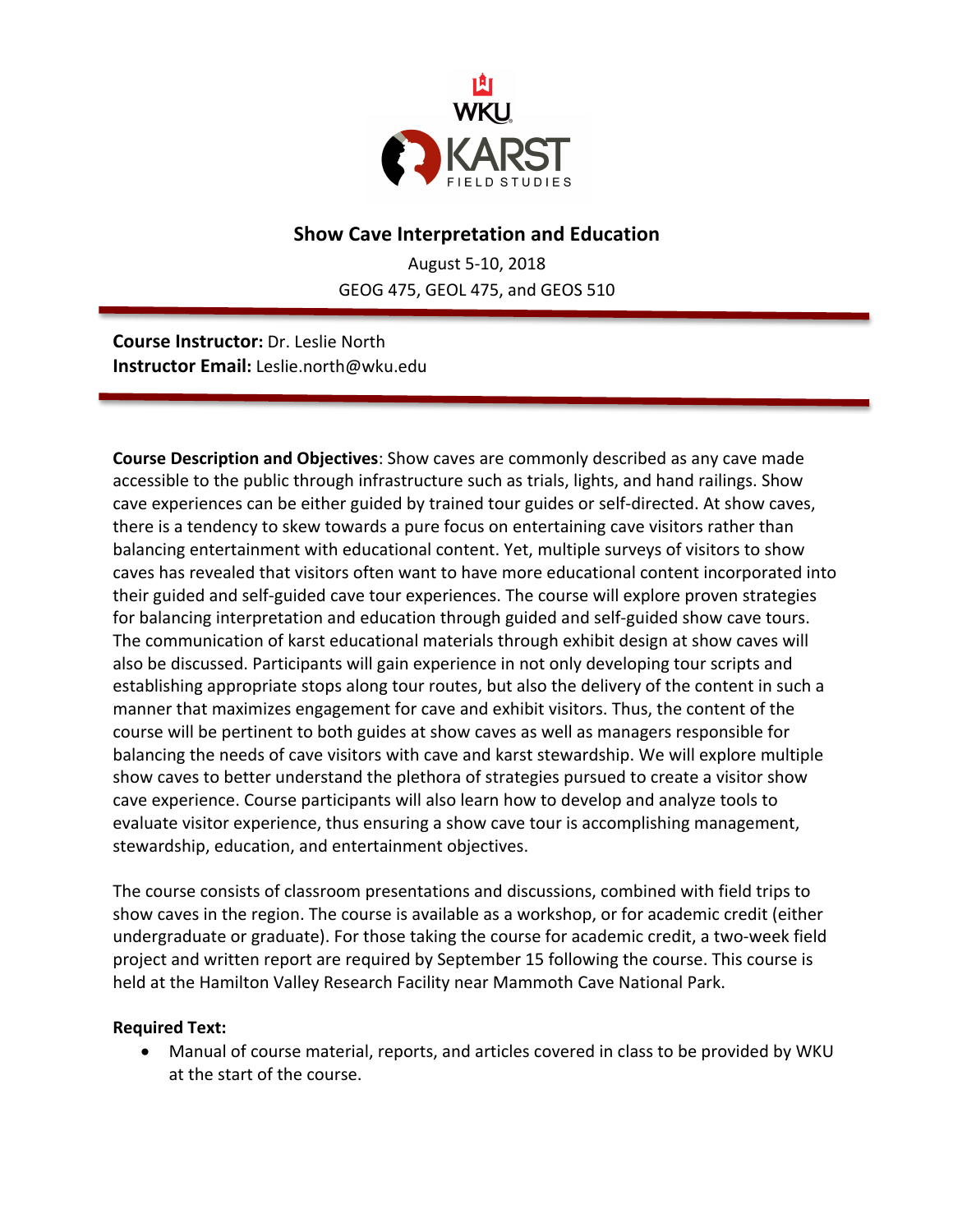## **Equipment and Supply List:**

*Note, to avoid potential transmission of white-nose syndrome to bats in the cave, the Park Service requires that clothes and equipment used in one part of Mammoth Cave be thoroughly cleaned before being used in another part. Our schedule changes from Mammoth during the first* 3 days to Flint Ridge during the last 3 days. A disinfectant will be available to treat helmets *and equipment, but for cave clothes it is easier to change to fresh items kept in a separate* sealed plastic bag. White-nose syndrome has been identified in Mammoth Cave National Park, *but* it is still necessary to follow these precautions. WNS, caused by a fungus, is fatal to *hibernating bats but does not affect humans. For details, visit www.caves.org and click on WNS.* 

- 1. **Helmet** (for caving trips) with non-elastic chin strap, quick-release buckle, and threeor four-point suspension. The helmet should stay on during a fall but be easily released if it should become wedged. The helmet will also be the mounting point for your primary light source, so any accommodation for attaching a headlamp is a plus.
- 2. **Sturdy boots with non-skid soles** (comfortable, hiking, water resistant is good).
- 3. Caving coveralls are ideal, but a suitable alternative is rugged clothing that can withstand outdoor activity. These include comfortable pants or jeans that you can afford to get dirty. To keep you warm in the  $56^{\circ}$  F, almost 100% humidity, underground environment you'll need to dress in layers. It is strongly advised that you have a thermal layer top (polypro or equivalent) and a bottom. If you are not using coveralls, then a long-sleeve shirt is strongly recommended. You will be underground most days, so be prepared with some clean changes of clothes. There will not be enough time to do laundry each day.
- 4. **Gloves** (garden type is ok, to protect hands and for gripping)
- 5. Knee pads (These are very helpful in protecting your knees). Basketball or other athletic-type knee pads are good.
- 6. **Small to moderate size day-pack** to hold batteries, jacket, clothing, supplies. A large backpack will be too bulky for narrow cave passages.
- 7. **Water Bottle** (fill before going on trips, to keep hydrated)
- 8. Snack foods suitable for long underground hiking trips- such as granola-type bars, small cans of fruit, dried fruit, trail mixes, beef or other jerky – similar to what you would take on a long day hike on the surface.
- 9. **Rain Gear** (layers of clothing for severe weather, umbrella, rain jacket, etc.)
- 10. Food if you are staying at Hamilton Valley Facility, which has a fully equipped kitchen, showers and restrooms.
- 11. Bedding (If staying at Hamilton Valley -sleeping bag or sheet or blanket, pillow). Hamilton Valley has 10 rooms with 4 bunks each.
- 12. Toiletries and Towels if staying at HV—Towels, toothbrush, toothpaste, shampoo, etc.

Attendance: Students are expected to participate in all classes and field trips, except under special conditions (e.g., health). Field trips involve easy to moderately challenging caving. In the rare circumstance that students are unable to fulfill the field requirements they will be invited to drop the course. In general the rigor of the trips are adjusted to the abilities of the class. **All participants will receive a Certificate of Participation on the last day of the class for their full**